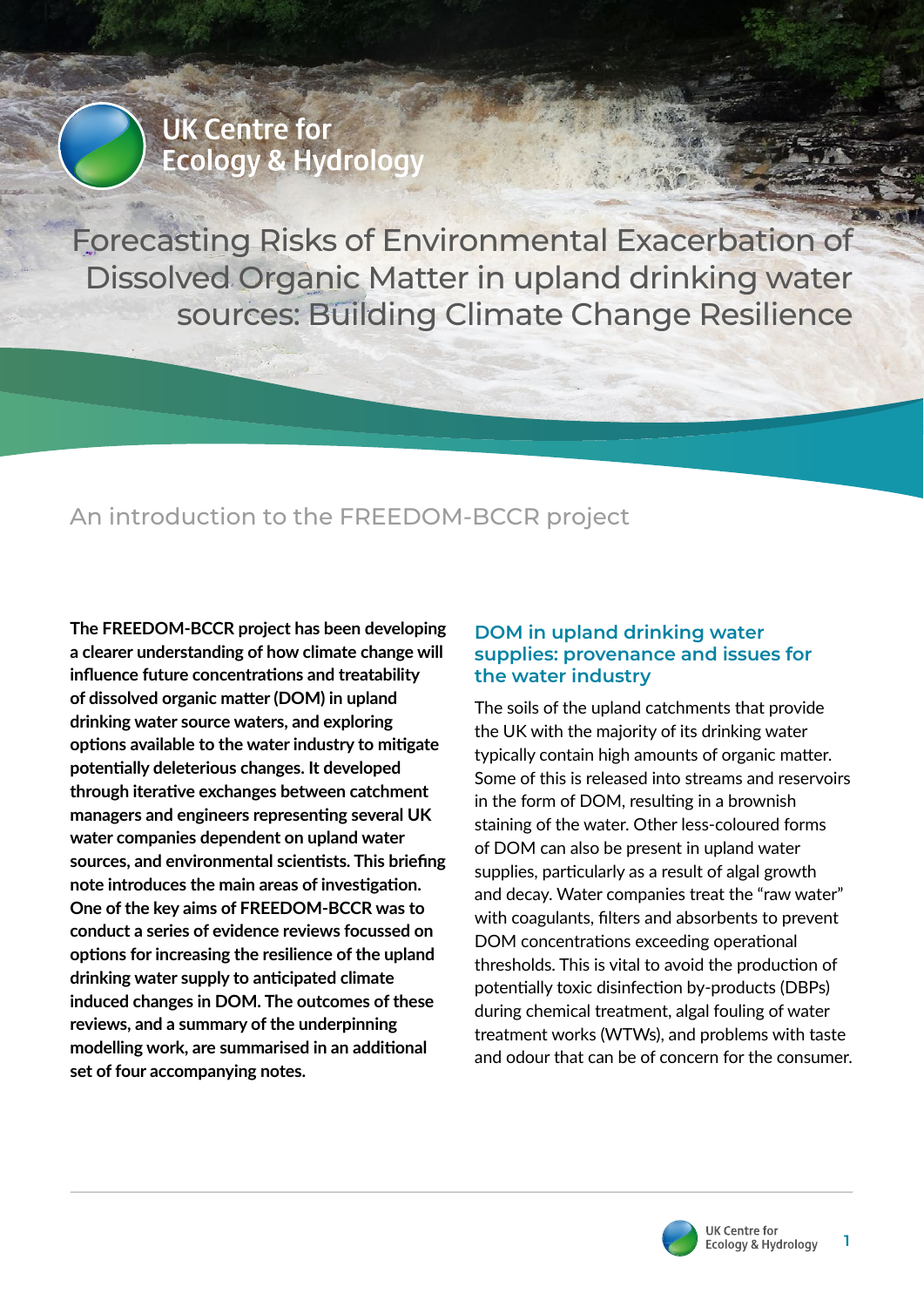## **Long-term increases in DOM**

Concentrations of DOM in upland waters have been rising over recent decades. Consequently, the cost of water treatment has been escalating due to the increased use of coagulants and, in some cases, the need for investment in new treatment facilities. The primary driver of the long-term increase is thought to be a rise in the solubility of soil organic matter as soils recover from the effects of acid rain. However, DOM concentrations in upland waters have also been shown to be sensitive to fluctuations in soil temperature and rainfall. While acid rain has now fallen to very low levels, modelling work under the FREEDOM-BBCR project indicates that future climate change could result in even higher DOM concentrations in some catchments than are currently being experienced.

### **Increasing the resilience of the water supply to future climate change**

Future warming of soils, driven by global climate change, is likely to result in significantly higher DOM concentrations in water draining peat-dominated catchments particularly, and levels could be further exacerbated if rainfall events become more frequent and intense. Modelling of these effects during the FREEDOM-BBCR project has shown that the sensitivity of the DOM response to climate change varies between catchments, and indicates that the current treatment capacity of some WTWs, where concentrations are approaching the upper end of the treatable range, may be at risk. There is therefore a pressing need for the water industry to consider which of their upland drinking water assets are most vulnerable to the effects of climate change on DOM, and the options available to them to improve the resilience of the upland

drinking water supply through adaptation or mitigation. These options were considered during a series of evidence review seminars held with industry partners during the summer of 2020, and are summarised in the following accompanying briefing notes:

- 2 Rising concentrations of dissolved organic matter in drinking water supplies: can peatland restoration help?
- 3 Is there potential to manage dissolved organic matter concentrations within upland reservoirs?
- 4 How can advances in dissolved organic matter characterisation lead to more effective water treatment?

A fifth accompanying note summarises the modelling work under the FREEDOM-BCCR project that is helping to improve understanding of the effects of climate change on DOM production in the upland drinking water supply:

5 How will climate change influence levels of dissolved organic matter in upland drinking water sources?

**Take-home message:** Concentrations of dissolved organic matter (DOM) in upland drinking water supplies have been rising over recent decades and are likely to rise further in response to anticipated changes in climate. This phenomenon is of concern to the water industry as it is increasing the cost of treatment, and in some cases threatens to overcome the current treatment capacity of some water treatment works (WTWs). The FREEDOM-BCCR project has been helping the water industry to understand how vulnerability to climate change effects on DOM varies across its upland drinking water assets, and the options open to it to adapt to, or mitigate, the threat across the catchment to WTW continuum.